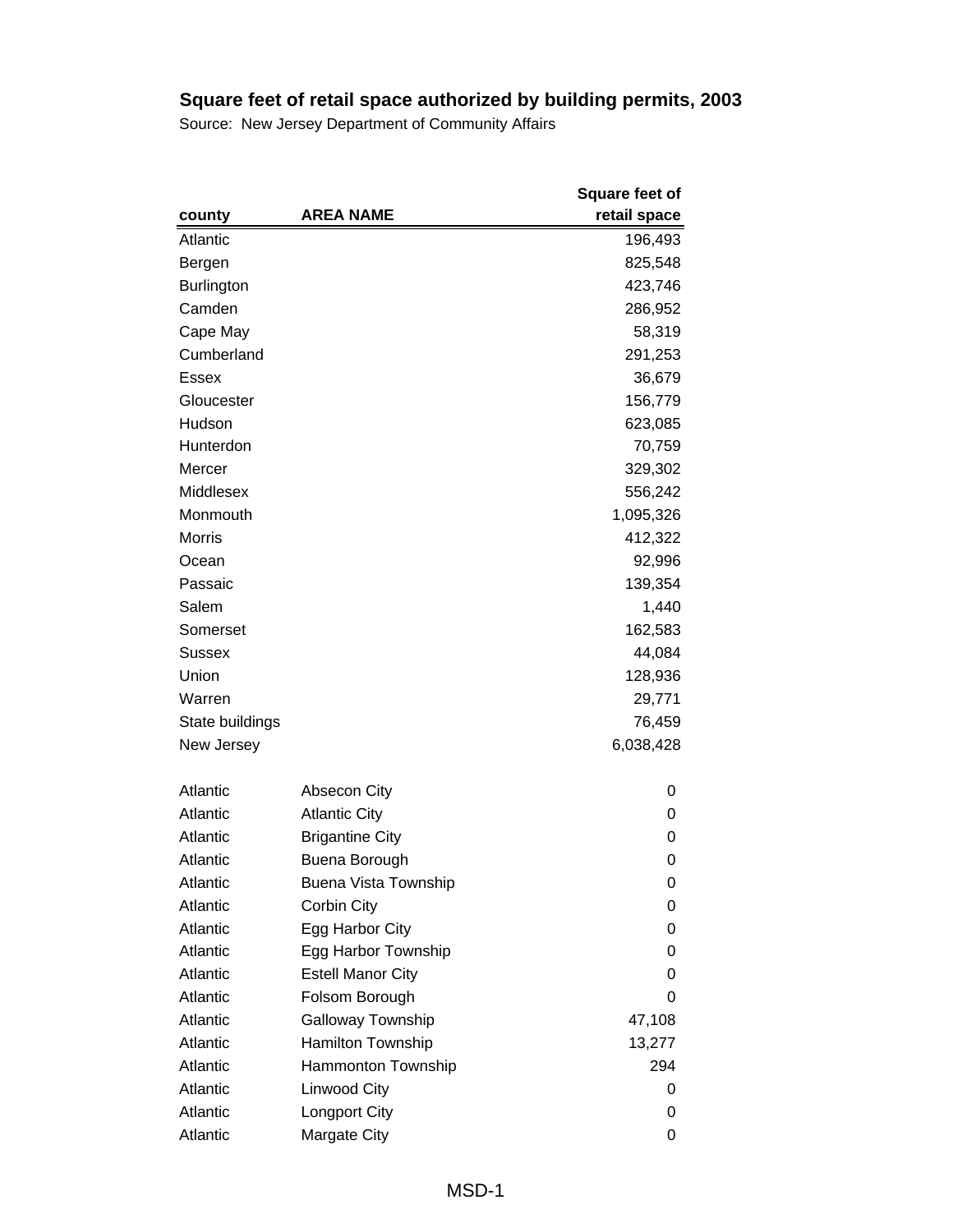|          |                                 | <b>Square feet of</b> |
|----------|---------------------------------|-----------------------|
| county   | <b>AREA NAME</b>                | retail space          |
| Atlantic | <b>Mullica City</b>             | 0                     |
| Atlantic | Northfield City                 | 0                     |
| Atlantic | <b>Pleasantville City</b>       | 5,690                 |
| Atlantic | Port Republic City              | O                     |
| Atlantic | <b>Somers Point City</b>        | 130,124               |
| Atlantic | <b>Ventnor City</b>             | 0                     |
| Atlantic | <b>Weymouth Township</b>        | 0                     |
| Bergen   | Allendale Borough               | 0                     |
| Bergen   | Alpine Borough                  | 0                     |
| Bergen   | Bergenfield Borough             | 0                     |
| Bergen   | Bogota Borough                  | 0                     |
| Bergen   | Carlstadt Borough               | 0                     |
| Bergen   | Cliffside Park Borough          | 0                     |
| Bergen   | Closter Borough                 | 0                     |
| Bergen   | Cresskill Borough               | 0                     |
| Bergen   | Demarest Borough                | 0                     |
| Bergen   | Dumont Borough                  | 0                     |
| Bergen   | Elmwood Park Borough            | 0                     |
| Bergen   | East Rutherford Borough         | 96,818                |
| Bergen   | Edgewater Borough               | 4,848                 |
| Bergen   | <b>Emerson Borough</b>          | 0                     |
| Bergen   | <b>Englewood City</b>           | 0                     |
| Bergen   | <b>Englewood Cliffs Borough</b> | 0                     |
| Bergen   | Fair Lawn Borough               | 0                     |
| Bergen   | <b>Fairview Borough</b>         | 0                     |
| Bergen   | Fort Lee Borough                | 7,225                 |
| Bergen   | Franklin Lakes Borough          | 0                     |
| Bergen   | <b>Garfield City</b>            | 0                     |
| Bergen   | Glen Rock Borough               | 0                     |
| Bergen   | <b>Hackensack City</b>          | 384                   |
| Bergen   | Harrington Park Borough         | 0                     |
| Bergen   | Hasbrouck Heights Borough       | 0                     |
| Bergen   | Haworth Borough                 | 0                     |
| Bergen   | Hillsdale Borough               | 0                     |
| Bergen   | Ho-Ho-Kus Borough               | 0                     |
| Bergen   | Leonia Borough                  | 0                     |
| Bergen   | Little Ferry Borough            | 0                     |
| Bergen   | Lodi Borough                    | 0                     |
| Bergen   | Lyndhurst Township              | 0                     |
| Bergen   | Mahwah Township                 | 5,544                 |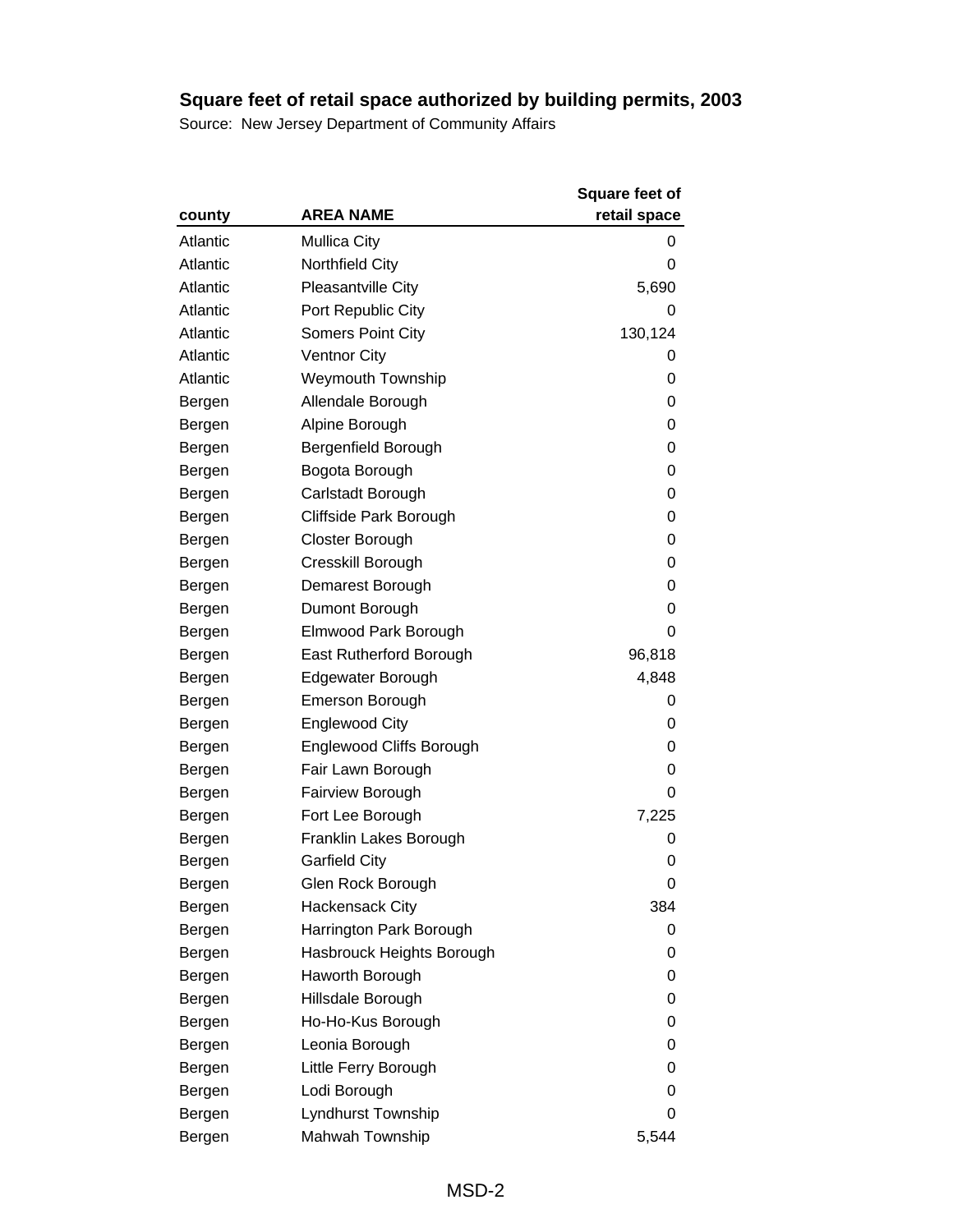|                   |                               | <b>Square feet of</b> |
|-------------------|-------------------------------|-----------------------|
| county            | <b>AREA NAME</b>              | retail space          |
| Bergen            | Maywood Borough               | 5,237                 |
| Bergen            | Midland Park Borough          | 0                     |
| Bergen            | Montvale Borough              | 0                     |
| Bergen            | Moonachie Borough             | 0                     |
| Bergen            | New Milford Borough           | 0                     |
| Bergen            | North Arlington Borough       | 0                     |
| Bergen            | Northvale Borough             | 0                     |
| Bergen            | Norwood Borough               | 0                     |
| Bergen            | Oakland Borough               | 0                     |
| Bergen            | Old Tappan Borough            | 0                     |
| Bergen            | Oradell Borough               | 0                     |
| Bergen            | Palisades Park Borough        | 0                     |
| Bergen            | Paramus Borough               | 670,671               |
| Bergen            | Park Ridge Borough            | 2,640                 |
| Bergen            | Ramsey Borough                | 0                     |
| Bergen            | Ridgefield Borough            | 19,205                |
| Bergen            | Ridgefield Park Village       | 0                     |
| Bergen            | Ridgewood Village             | 0                     |
| Bergen            | River Edge Borough            | 0                     |
| Bergen            | <b>River Vale Township</b>    | 0                     |
| Bergen            | Rochelle Park Township        | 0                     |
| Bergen            | Rockleigh Borough             | 0                     |
| Bergen            | <b>Rutherford Borough</b>     | 6,773                 |
| Bergen            | Saddle Brook Township         | 0                     |
| Bergen            | Saddle River Borough          | 0                     |
| Bergen            | South Hackensack Twp          | 0                     |
| Bergen            | <b>Teaneck Township</b>       | 0                     |
| Bergen            | <b>Tenafly Borough</b>        | 0                     |
| Bergen            | Teterboro Borough             | 0                     |
| Bergen            | Upper Saddle River Borough    | 0                     |
| Bergen            | <b>Waldwick Borough</b>       | 0                     |
| Bergen            | <b>Wallington Borough</b>     | 0                     |
| Bergen            | <b>Washington Township</b>    | 0                     |
| Bergen            | Westwood Borough              | 0                     |
| Bergen            | <b>Woodcliff Lake Borough</b> | 0                     |
| Bergen            | Wood-Ridge Borough            | 0                     |
| Bergen            | <b>Wyckoff Township</b>       | 6,203                 |
| <b>Burlington</b> | <b>Bass River Township</b>    | 0                     |
| <b>Burlington</b> | <b>Beverly City</b>           | 0                     |
| <b>Burlington</b> | Bordentown City               | 0                     |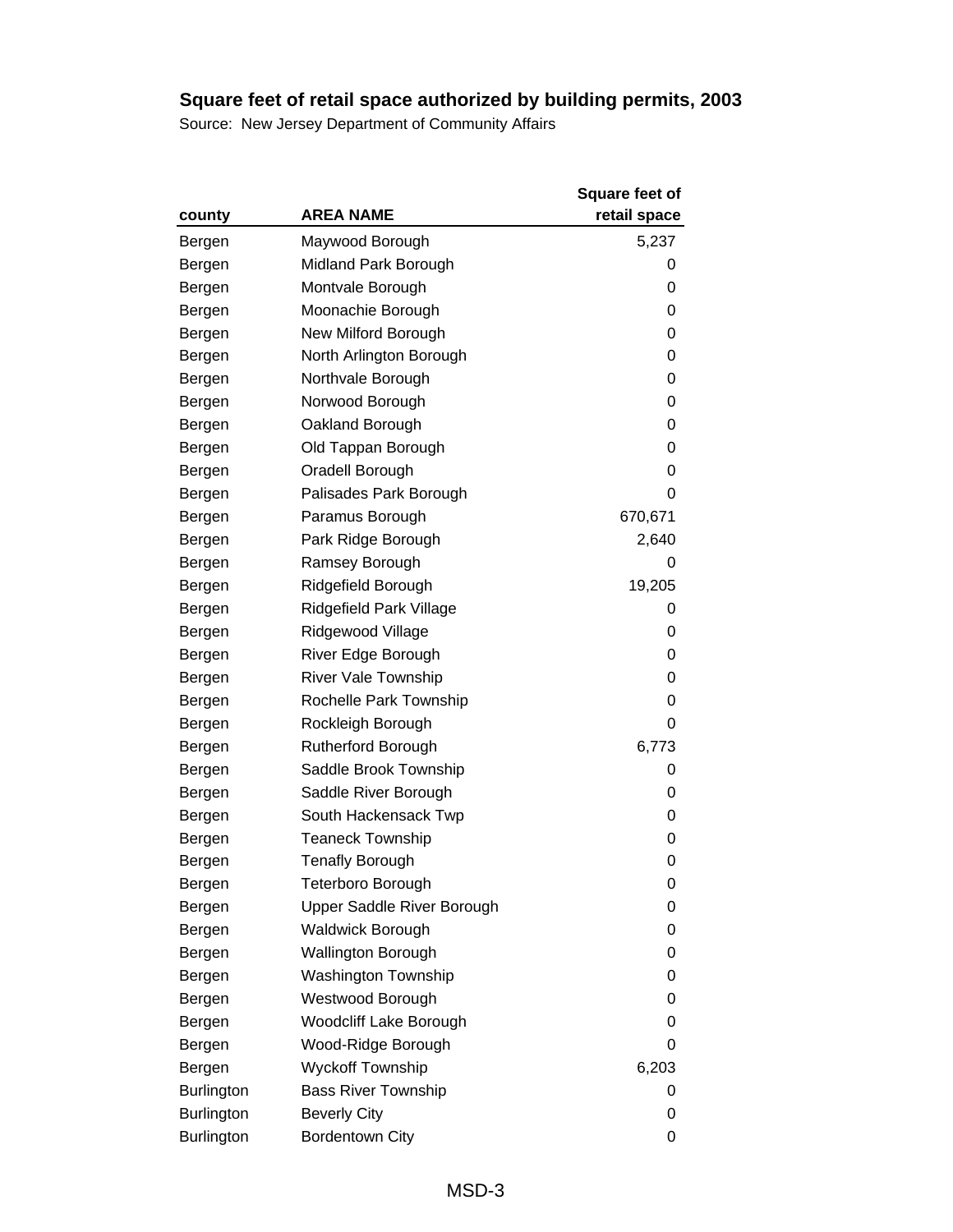|                   |                                | Square feet of |
|-------------------|--------------------------------|----------------|
| county            | <b>AREA NAME</b>               | retail space   |
| <b>Burlington</b> | <b>Bordentown Township</b>     | 0              |
| <b>Burlington</b> | <b>Burlington City</b>         | 7,618          |
| <b>Burlington</b> | <b>Burlington Township</b>     | 126,659        |
| <b>Burlington</b> | <b>Chesterfield Township</b>   | 0              |
| <b>Burlington</b> | Cinnaminson Township           | 0              |
| <b>Burlington</b> | <b>Delanco Township</b>        | 0              |
| <b>Burlington</b> | Delran Township                | 253,345        |
| <b>Burlington</b> | Eastampton Township            | 0              |
| <b>Burlington</b> | <b>Edgewater Park Township</b> | 0              |
| <b>Burlington</b> | Evesham Township               | 24,000         |
| <b>Burlington</b> | Fieldsboro Borough             | 0              |
| <b>Burlington</b> | Florence Township              | 0              |
| <b>Burlington</b> | <b>Hainesport Township</b>     | 0              |
| <b>Burlington</b> | <b>Lumberton Township</b>      | 12,124         |
| <b>Burlington</b> | <b>Mansfield Township</b>      | 0              |
| <b>Burlington</b> | Maple Shade Borough            | 0              |
| <b>Burlington</b> | <b>Medford Township</b>        | 0              |
| <b>Burlington</b> | Medford Lakes Borough          | 0              |
| Burlington        | Moorestown Township            | 0              |
| <b>Burlington</b> | Mount Holly Township           | 0              |
| <b>Burlington</b> | Mount Laurel Township          | 0              |
| <b>Burlington</b> | New Hanover Township           | 0              |
| <b>Burlington</b> | North Hanover Township         | 0              |
| Burlington        | Palmyra Borough                | 0              |
| <b>Burlington</b> | Pemberton Borough              | 0              |
| <b>Burlington</b> | Pemberton Township             | 0              |
| <b>Burlington</b> | Riverside Township             | 0              |
| Burlington        | <b>Riverton Borough</b>        | 0              |
| Burlington        | Shamong Township               | 0              |
| <b>Burlington</b> | Southampton Township           | 0              |
| <b>Burlington</b> | Springfield Township           | 0              |
| <b>Burlington</b> | <b>Tabernacle Township</b>     | 0              |
| <b>Burlington</b> | <b>Washington Township</b>     | 0              |
| <b>Burlington</b> | <b>Westampton Township</b>     | 0              |
| <b>Burlington</b> | Willingboro Township           | 0              |
| <b>Burlington</b> | <b>Woodland Township</b>       | 0              |
| <b>Burlington</b> | Wrightstown Borough            | 0              |
| Camden            | Audubon Borough                | 10,908         |
| Camden            | Audubon Park Borough           | 0              |
| Camden            | Barrington Borough             | 0              |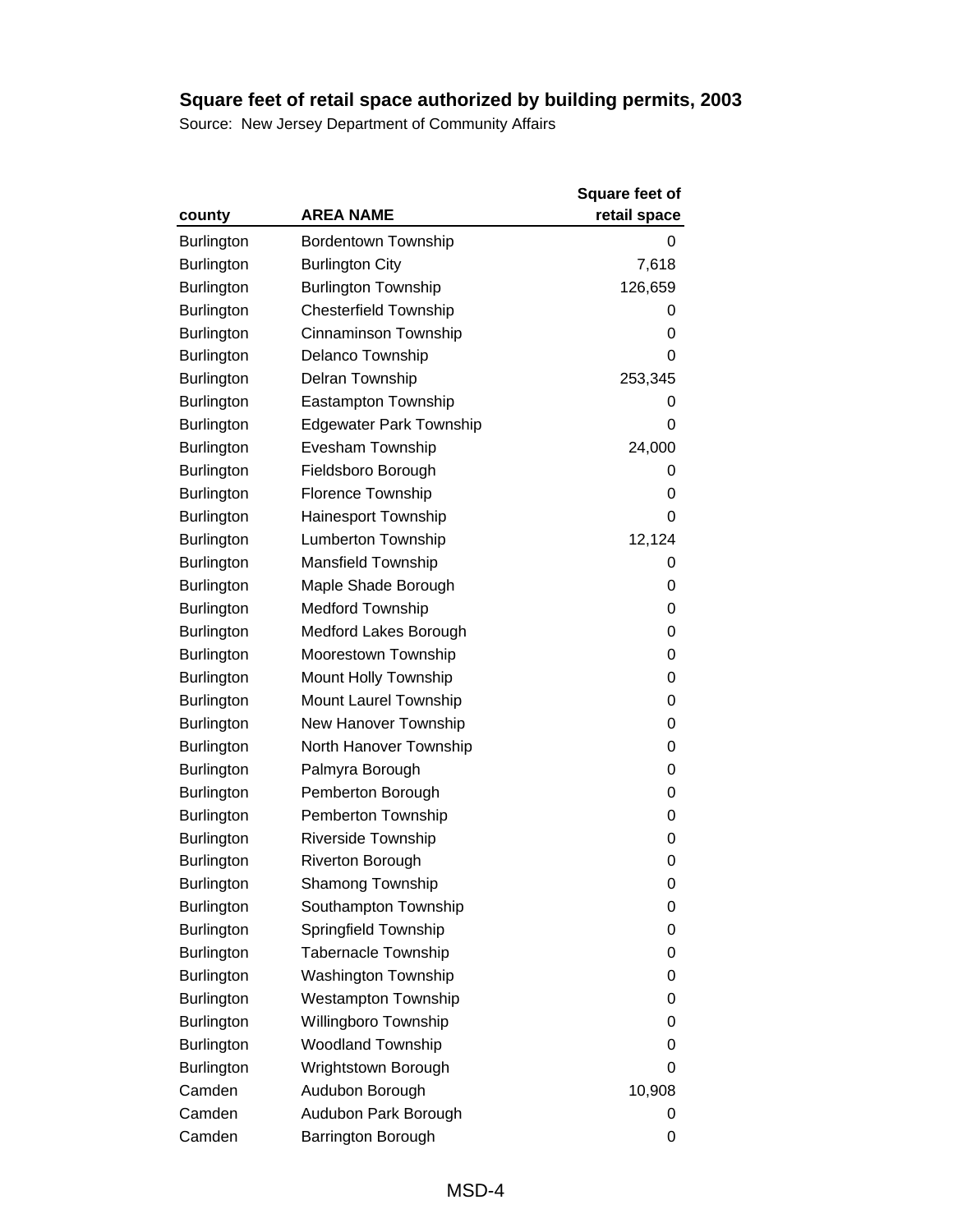|          |                             | <b>Square feet of</b> |
|----------|-----------------------------|-----------------------|
| county   | <b>AREA NAME</b>            | retail space          |
| Camden   | Bellmawr Borough            | 0                     |
| Camden   | Berlin Borough              | 0                     |
| Camden   | <b>Berlin Township</b>      | 0                     |
| Camden   | Brooklawn Borough           | 0                     |
| Camden   | Camden City                 | 0                     |
| Camden   | <b>Cherry Hill Township</b> | 34,290                |
| Camden   | Chesilhurst Borough         | 0                     |
| Camden   | <b>Clementon Borough</b>    | 0                     |
| Camden   | Collingswood Borough        | 0                     |
| Camden   | Gibbsboro Borough           | 0                     |
| Camden   | <b>Gloucester City</b>      | 0                     |
| Camden   | <b>Gloucester Township</b>  | 28,140                |
| Camden   | Haddon Township             | O                     |
| Camden   | Haddonfield Borough         | 0                     |
| Camden   | Haddon Heights Borough      | 0                     |
| Camden   | Hi-nella Borough            | 0                     |
| Camden   | Laurel Springs Borough      | 1,688                 |
| Camden   | Lawnside Borough            | 0                     |
| Camden   | Lindenwold Borough          | 0                     |
| Camden   | Magnolia Borough            | 0                     |
| Camden   | Merchantville Borough       | 0                     |
| Camden   | Mount Ephraim Borough       | 0                     |
| Camden   | Oaklyn Borough              | 0                     |
| Camden   | Pennsauken Township         | 5,740                 |
| Camden   | Pine Hill Borough           | O                     |
| Camden   | Pine Valley Borough         | 0                     |
| Camden   | Runnemede Borough           | 1,000                 |
| Camden   | Somerdale Borough           | 0                     |
| Camden   | <b>Stratford Borough</b>    | 0                     |
| Camden   | <b>Tavistock Borough</b>    | 0                     |
| Camden   | Voorhees Township           | 205,186               |
| Camden   | <b>Waterford Township</b>   | O                     |
| Camden   | <b>Winslow Township</b>     | 0                     |
| Camden   | Woodlynne Borough           | 0                     |
| Cape May | Avalon Borough              | 0                     |
| Cape May | Cape May City               | 0                     |
| Cape May | Cape May Point Borough      | 0                     |
| Cape May | Dennis Township             | 14,263                |
| Cape May | Lower Township              | 0                     |
| Cape May | Middle Township             | 15,200                |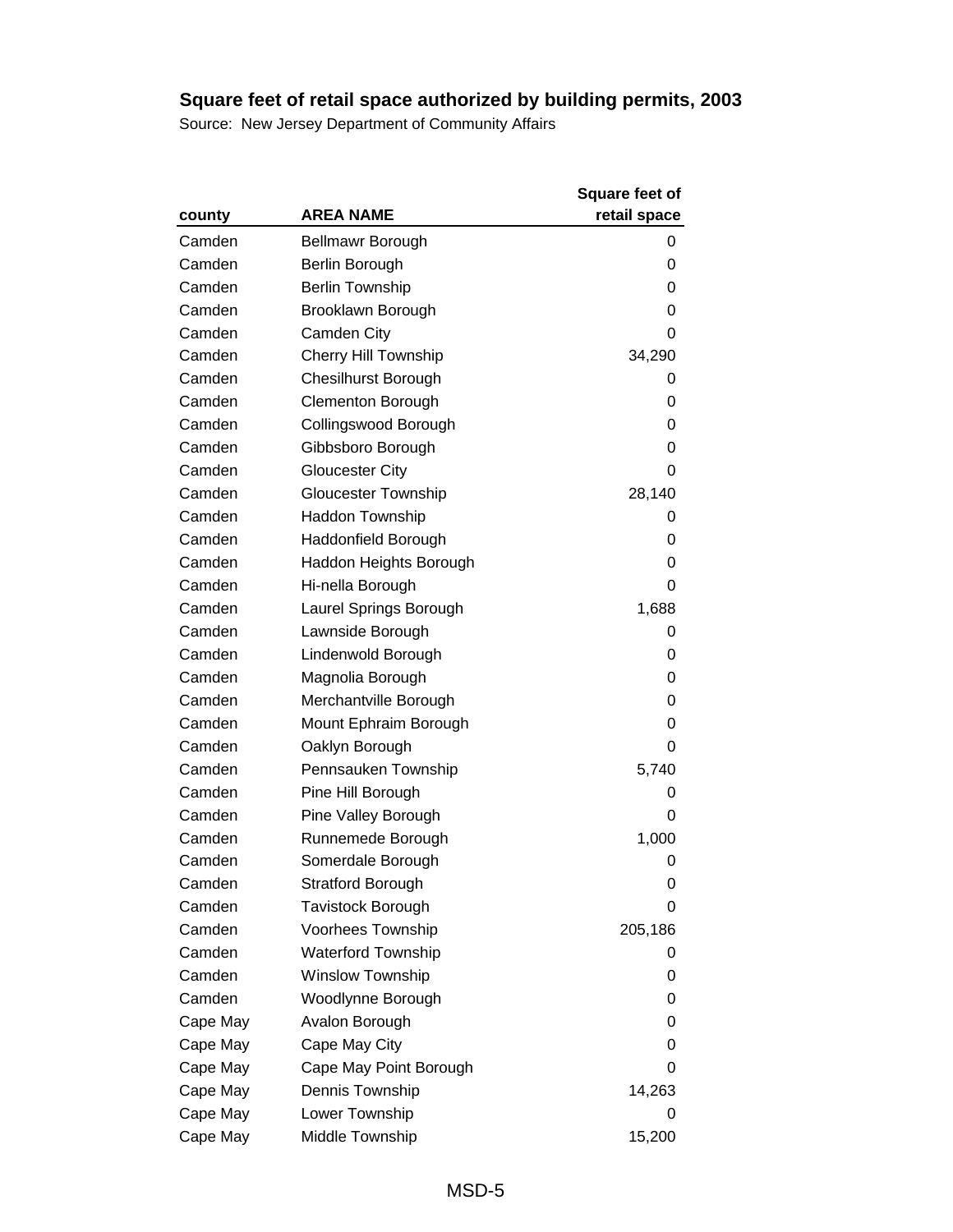|              |                                 | <b>Square feet of</b> |
|--------------|---------------------------------|-----------------------|
| county       | <b>AREA NAME</b>                | retail space          |
| Cape May     | North Wildwood City             | 121                   |
| Cape May     | Ocean City                      | 22,851                |
| Cape May     | Sea Isle City                   | 0                     |
| Cape May     | Stone Harbor Borough            | 0                     |
| Cape May     | <b>Upper Township</b>           | 0                     |
| Cape May     | West Cape May Borough           | 0                     |
| Cape May     | West Wildwood Borough           | 0                     |
| Cape May     | <b>Wildwood City</b>            | 3,384                 |
| Cape May     | Wildwood Crest Borough          | 0                     |
| Cape May     | Woodbine Borough                | 2,500                 |
| Cumberland   | <b>Bridgeton City</b>           | 5,478                 |
| Cumberland   | <b>Commercial Township</b>      | 0                     |
| Cumberland   | <b>Deerfield Township</b>       | 480                   |
| Cumberland   | Downe Township                  | 0                     |
| Cumberland   | <b>Fairfield Township</b>       | 0                     |
| Cumberland   | <b>Greenwich Township</b>       | 0                     |
| Cumberland   | <b>Hopewell Township</b>        | 0                     |
| Cumberland   | Lawrence Township               | 0                     |
| Cumberland   | <b>Maurice River Township</b>   | 0                     |
| Cumberland   | Millville City                  | 156,093               |
| Cumberland   | Shiloh Borough                  | 0                     |
| Cumberland   | <b>Stow Creek Township</b>      | 0                     |
| Cumberland   | <b>Upper Deerfield Township</b> | 0                     |
| Cumberland   | <b>Vineland City</b>            | 129,202               |
| <b>Essex</b> | <b>Belleville Town</b>          | O                     |
| Essex        | <b>Bloomfield Township</b>      | 0                     |
| <b>Essex</b> | <b>Caldwell Township</b>        | 0                     |
| Essex        | <b>Cedar Grove Township</b>     | 0                     |
| <b>Essex</b> | East Orange City                | 0                     |
| Essex        | <b>Essex Fells Township</b>     | 0                     |
| <b>Essex</b> | <b>Fairfield Township</b>       | 0                     |
| Essex        | Glen Ridge Borough              | 0                     |
| Essex        | Irvington Township              | 1,229                 |
| Essex        | Livingston Township             | 10,982                |
| Essex        | Maplewood Township              | 0                     |
| Essex        | Millburn Township               | 0                     |
| Essex        | Montclair Township              | 8,263                 |
| Essex        | <b>Newark City</b>              | 16,205                |
| Essex        | North Caldwell Borough          | 0                     |
| Essex        | Nutley Township                 | 0                     |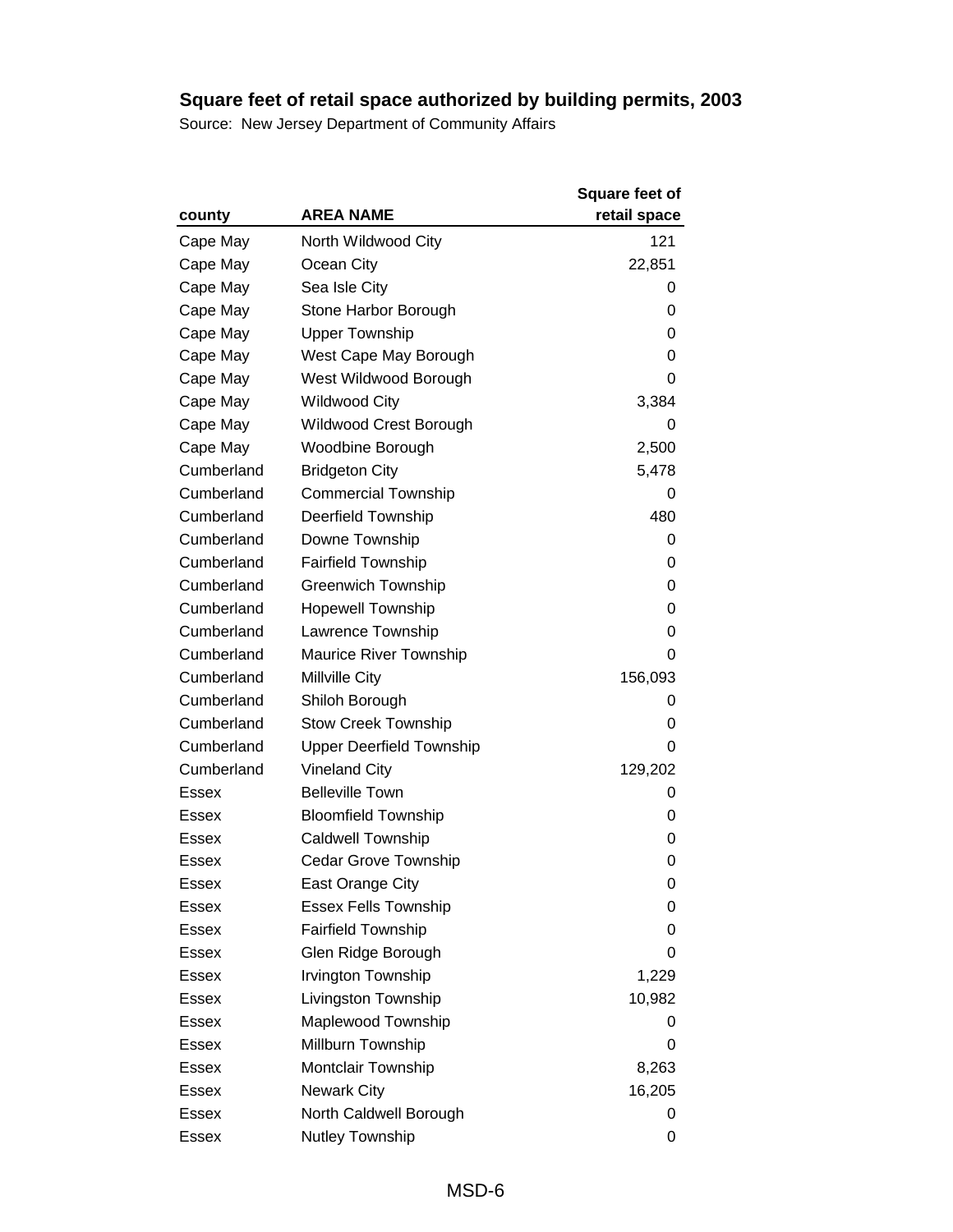|              |                                | <b>Square feet of</b> |
|--------------|--------------------------------|-----------------------|
| county       | <b>AREA NAME</b>               | retail space          |
| <b>Essex</b> | City of Orange Township        | 0                     |
| <b>Essex</b> | Roseland Borough               | 0                     |
| Essex        | South Orange Village           | 0                     |
| Essex        | Verona Township                | 0                     |
| <b>Essex</b> | <b>West Caldwell Township</b>  | 0                     |
| Essex        | <b>West Orange Township</b>    | 0                     |
| Gloucester   | Clayton Borough                | 0                     |
| Gloucester   | Deptford Township              | 2,086                 |
| Gloucester   | <b>East Greenwich Township</b> | 0                     |
| Gloucester   | <b>Elk Township</b>            | 0                     |
| Gloucester   | Franklin Township              | 0                     |
| Gloucester   | Glassboro Borough              | 26,656                |
| Gloucester   | <b>Greenwich Township</b>      | 0                     |
| Gloucester   | Harrison Township              | 0                     |
| Gloucester   | Logan Township                 | 0                     |
| Gloucester   | Mantua Township                | 95,881                |
| Gloucester   | Monroe Township                | 900                   |
| Gloucester   | National Park Borough          | 0                     |
| Gloucester   | Newfield Borough               | 0                     |
| Gloucester   | Paulsboro Borough              | 0                     |
| Gloucester   | Pitman Borough                 | 0                     |
| Gloucester   | South Harrison Township        | 0                     |
| Gloucester   | Swedesborough Borough          | 0                     |
| Gloucester   | <b>Washington Township</b>     | 16,041                |
| Gloucester   | Wenonah Borough                | 0                     |
| Gloucester   | <b>West Deptford Township</b>  | 0                     |
| Gloucester   | Westville Borough              | 0                     |
| Gloucester   | <b>Woodbury City</b>           | 0                     |
| Gloucester   | Woodbury Heights Borough       | 4,335                 |
| Gloucester   | Woolwich Township              | 10,880                |
| Hudson       | <b>Bayonne City</b>            | 0                     |
| Hudson       | East Newark Borough            | 0                     |
| Hudson       | <b>Guttenberg Town</b>         | 0                     |
| Hudson       | Harrison Town                  | 4,863                 |
| Hudson       | Hoboken City                   | 83,690                |
| Hudson       | Jersey City                    | 83,540                |
| Hudson       | Kearny Town                    | 0                     |
| Hudson       | North Bergen Township          | 132,110               |
| Hudson       | Secaucus Town                  | 318,882               |
| Hudson       | <b>Union City</b>              | 0                     |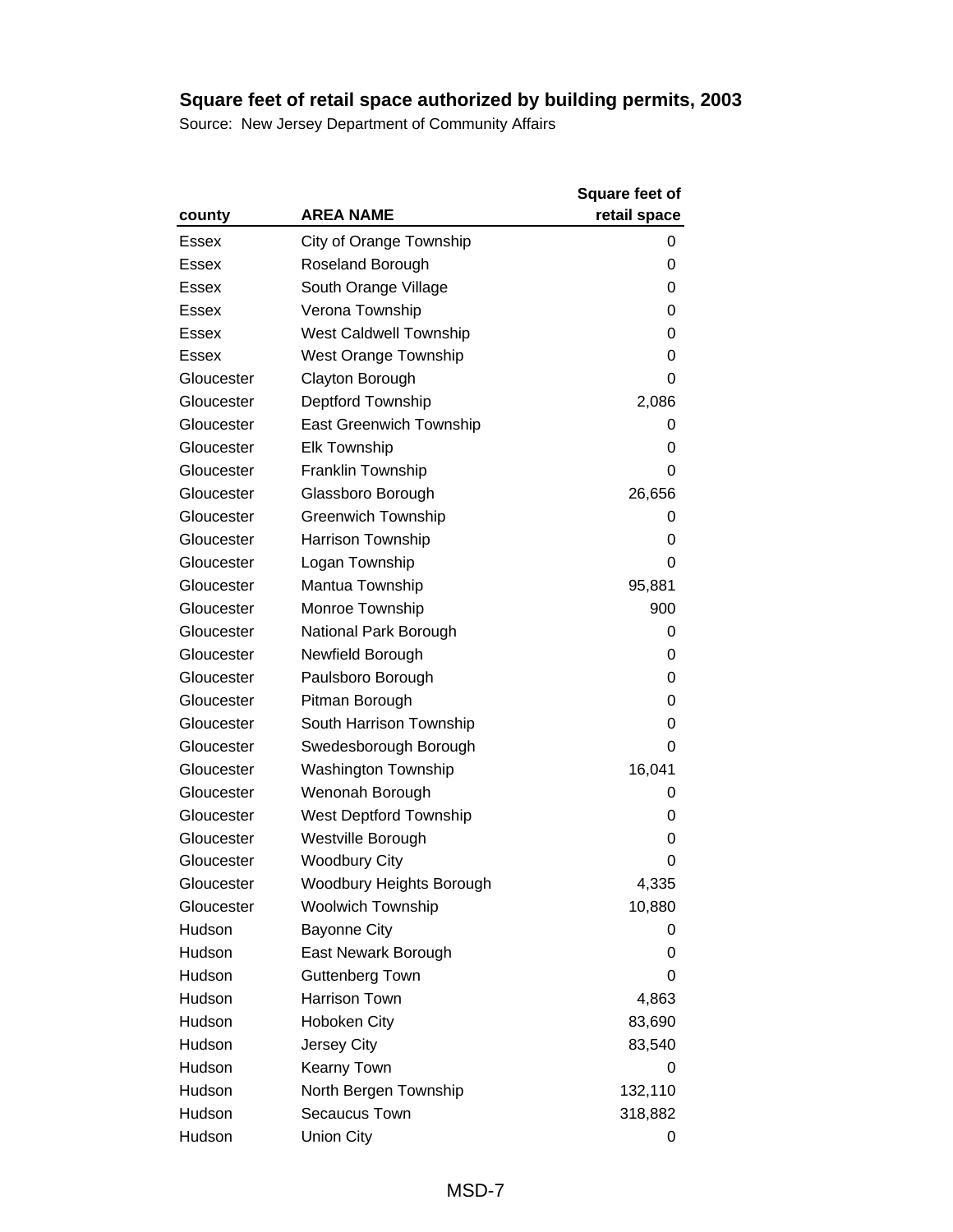|           |                             | <b>Square feet of</b> |
|-----------|-----------------------------|-----------------------|
| county    | <b>AREA NAME</b>            | retail space          |
| Hudson    | Weehawken Township          | 0                     |
| Hudson    | <b>West New York Town</b>   | 0                     |
| Hunterdon | Alexandria Township         | 0                     |
| Hunterdon | Bethlehem Township          | 0                     |
| Hunterdon | <b>Bloomsbury Borough</b>   | 0                     |
| Hunterdon | Califon Borough             | 0                     |
| Hunterdon | <b>Clinton Town</b>         | 4,208                 |
| Hunterdon | <b>Clinton Township</b>     | 6,412                 |
| Hunterdon | Delaware Township           | 0                     |
| Hunterdon | East Amwell Township        | 0                     |
| Hunterdon | Flemington Borough          | 0                     |
| Hunterdon | Franklin Township           | 40,124                |
| Hunterdon | Frenchtown Borough          | 0                     |
| Hunterdon | Glen Gardner Borough        | 0                     |
| Hunterdon | Hampton Borough             | 0                     |
| Hunterdon | High Bridge Borough         | 0                     |
| Hunterdon | <b>Holland Township</b>     | 0                     |
| Hunterdon | Kingwood Township           | 0                     |
| Hunterdon | Lambertville City           | 0                     |
| Hunterdon | Lebanon Borough             | 0                     |
| Hunterdon | Lebanon Township            | 0                     |
| Hunterdon | Milford Borough             | 0                     |
| Hunterdon | Raritan Township            | 20,015                |
| Hunterdon | <b>Readington Township</b>  | 0                     |
| Hunterdon | Stockton Borough            | 0                     |
| Hunterdon | <b>Tewksbury Township</b>   | 0                     |
| Hunterdon | Union Township              | 0                     |
| Hunterdon | <b>West Amwell Township</b> | 0                     |
| Mercer    | East Windsor Township       | 0                     |
| Mercer    | <b>Ewing Township</b>       | 0                     |
| Mercer    | Hamilton Township           | 210,609               |
| Mercer    | <b>Hightstown Borough</b>   | 0                     |
| Mercer    | Hopewell Borough            | 0                     |
| Mercer    | <b>Hopewell Township</b>    | 0                     |
| Mercer    | Lawrence Township           | 99,026                |
| Mercer    | Pennington Borough          | 0                     |
| Mercer    | Princeton Borough           | 0                     |
| Mercer    | Princeton Township          | 12,126                |
| Mercer    | <b>Trenton City</b>         | 7,541                 |
| Mercer    | Washington Township         | 0                     |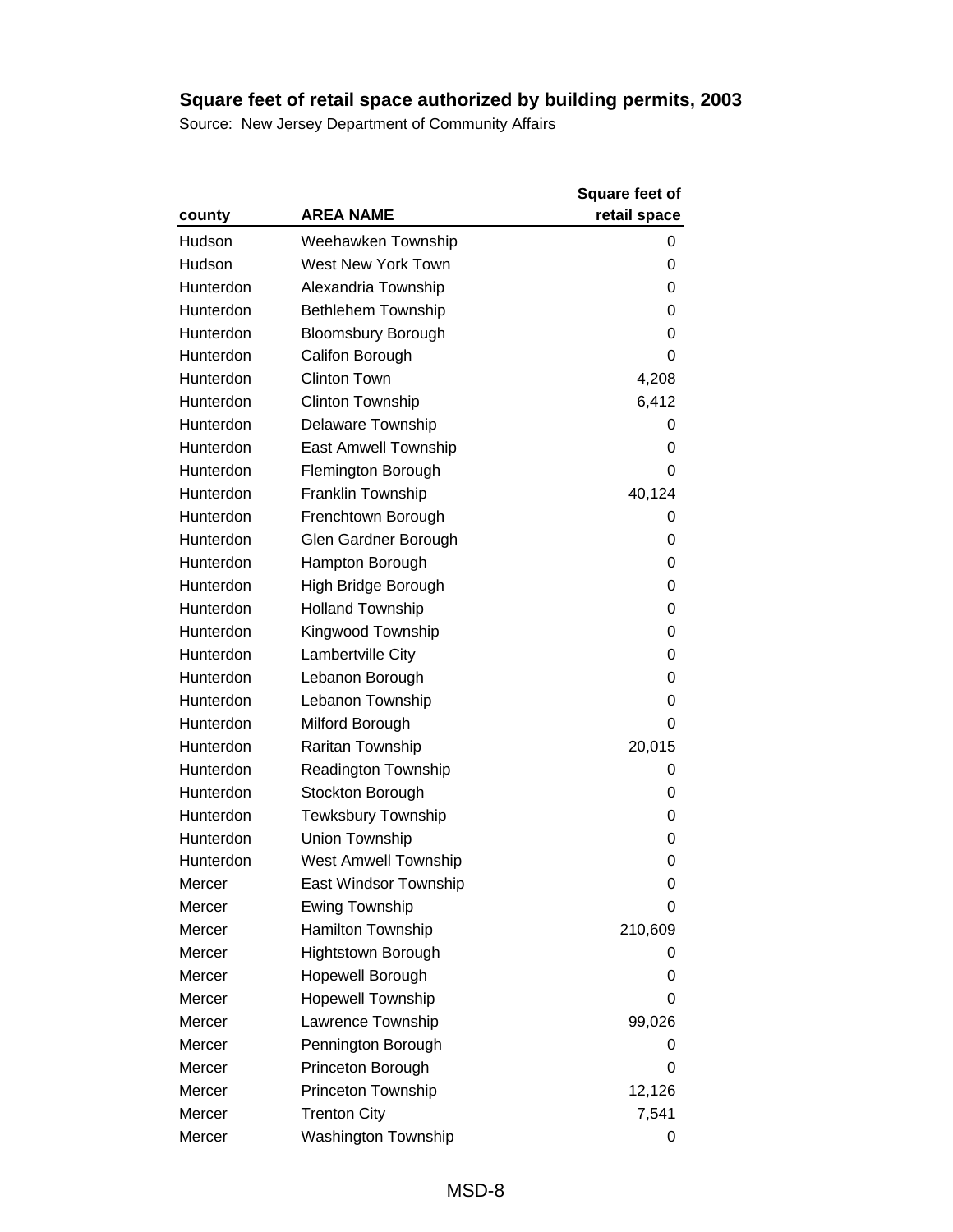|                  |                                | <b>Square feet of</b> |
|------------------|--------------------------------|-----------------------|
| county           | <b>AREA NAME</b>               | retail space          |
| Mercer           | West Windsor Township          | 0                     |
| Middlesex        | Carteret Borough               | 0                     |
| Middlesex        | Cranbury Township              | 0                     |
| Middlesex        | Dunellen Borough               | 0                     |
| Middlesex        | <b>East Brunswick Township</b> | 3,868                 |
| <b>Middlesex</b> | <b>Edison Township</b>         | 20,642                |
| Middlesex        | Helmetta Borough               | 0                     |
| Middlesex        | <b>Highland Park Borough</b>   | 0                     |
| Middlesex        | Jamesburg Borough              | 12                    |
| Middlesex        | Old Bridge Township            | 8,112                 |
| Middlesex        | Metuchen Borough               | 0                     |
| Middlesex        | Middlesex Borough              | 0                     |
| Middlesex        | Milltown Borough               | 0                     |
| Middlesex        | Monroe Township                | 0                     |
| Middlesex        | <b>New Brunswick City</b>      | 0                     |
| Middlesex        | North Brunswick Township       | 63,643                |
| <b>Middlesex</b> | Perth Amboy City               | 0                     |
| Middlesex        | Piscataway Township            | 14,083                |
| Middlesex        | Plainsboro Township            | 0                     |
| Middlesex        | Sayreville Borough             | 0                     |
| Middlesex        | South Amboy City               | 0                     |
| Middlesex        | South Brunswick Township       | 90,258                |
| Middlesex        | South Plainfield Borough       | 0                     |
| Middlesex        | South River Borough            | 0                     |
| Middlesex        | Spotswood Borough              | 0                     |
| Middlesex        | <b>Woodbridge Township</b>     | 355,624               |
| Monmouth         | Allenhurst Borough             | 0                     |
| Monmouth         | Allentown Borough              | 0                     |
| Monmouth         | <b>Asbury Park City</b>        | 10,884                |
| Monmouth         | Atlantic Highlands Borough     | 0                     |
| Monmouth         | Avon-by-the-Sea Borough        | 0                     |
| Monmouth         | <b>Belmar Borough</b>          | 0                     |
| Monmouth         | <b>Bradley Beach Borough</b>   | 0                     |
| Monmouth         | <b>Brielle Borough</b>         | 0                     |
| Monmouth         | <b>Colts Neck Township</b>     | 0                     |
| Monmouth         | Deal Borough                   | 0                     |
| Monmouth         | Eatontown Borough              | 0                     |
| Monmouth         | Englishtown Borough            | 0                     |
| Monmouth         | Fair Haven Borough             | 0                     |
| Monmouth         | Farmingdale Borough            | 0                     |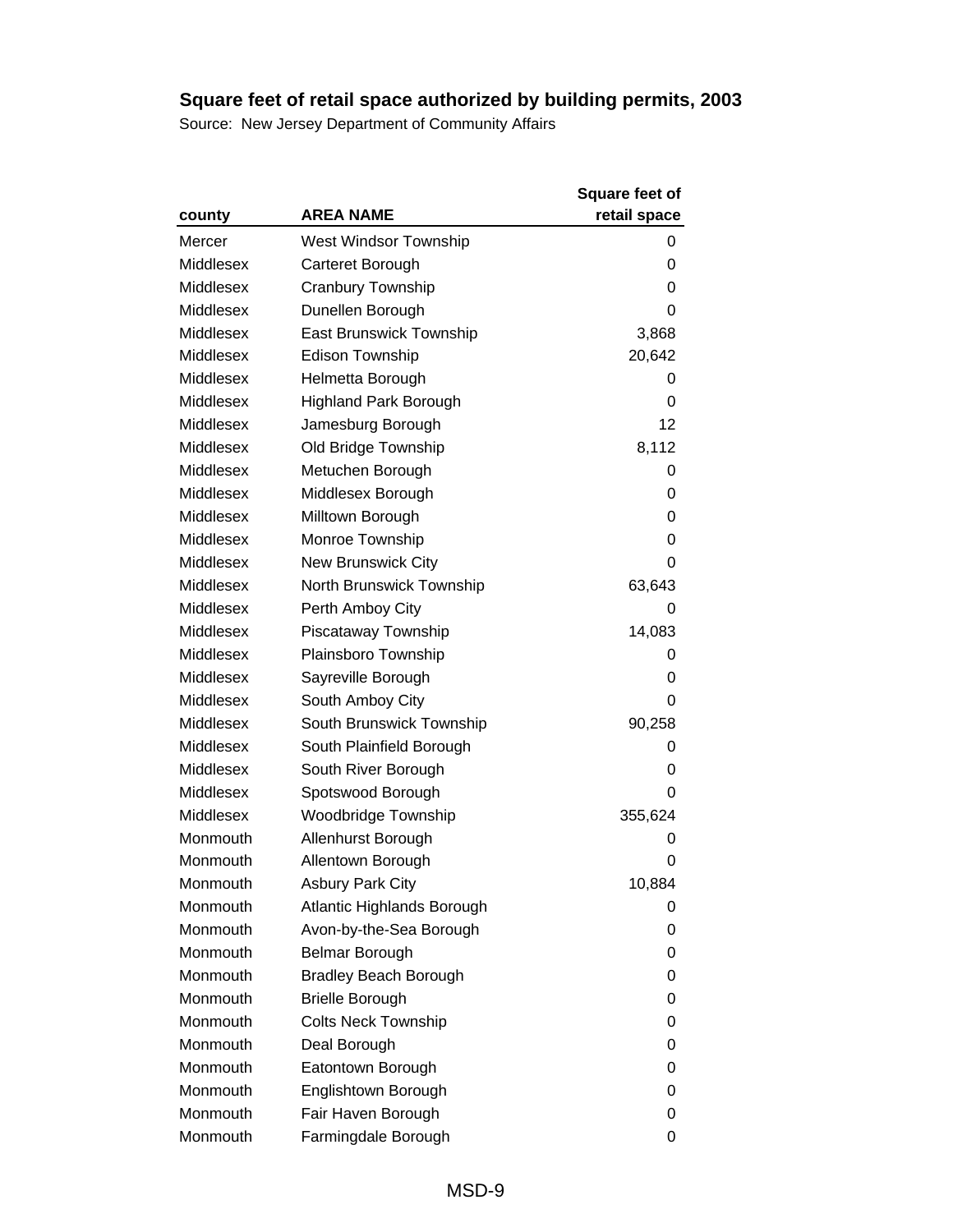|               |                                | <b>Square feet of</b> |
|---------------|--------------------------------|-----------------------|
| county        | <b>AREA NAME</b>               | retail space          |
| Monmouth      | Freehold Borough               | 0                     |
| Monmouth      | <b>Freehold Township</b>       | 44,944                |
| Monmouth      | Highlands Borough              | 0                     |
| Monmouth      | <b>Holmdel Township</b>        | 0                     |
| Monmouth      | <b>Howell Township</b>         | 517,809               |
| Monmouth      | Interlaken Borough             | 0                     |
| Monmouth      | Keansburg Borough              | 0                     |
| Monmouth      | Keyport Borough                | 444                   |
| Monmouth      | Little Silver Borough          | 0                     |
| Monmouth      | Loch Arbour Village            | 0                     |
| Monmouth      | Long Branch City               | 0                     |
| Monmouth      | Manalapan Township             | 0                     |
| Monmouth      | Manasquan Borough              | 0                     |
| Monmouth      | Marlboro Township              | 0                     |
| Monmouth      | Matawan Borough                | 15,120                |
| Monmouth      | Aberdeen Township              | 91,891                |
| Monmouth      | Middletown Township            | O                     |
| Monmouth      | Millstone Township             | 34,500                |
| Monmouth      | Monmouth Beach Borough         | 0                     |
| Monmouth      | Neptune Township               | 153,827               |
| Monmouth      | Neptune City Borough           | O                     |
| Monmouth      | <b>Tinton Falls Borough</b>    | 0                     |
| Monmouth      | Ocean Township                 | 200,964               |
| Monmouth      | Oceanport Borough              | 0                     |
| Monmouth      | <b>Hazlet Township</b>         | 15,117                |
| Monmouth      | Red Bank Borough               | 1,876                 |
| Monmouth      | Roosevelt Borough              | 0                     |
| Monmouth      | Rumson Borough                 | 0                     |
| Monmouth      | Sea Bright Borough             | 0                     |
| Monmouth      | Sea Girt Borough               | 0                     |
| Monmouth      | Shrewsbury Borough             | 0                     |
| Monmouth      | <b>Shrewsbury Township</b>     | 0                     |
| Monmouth      | South Belmar Borough           | 0                     |
| Monmouth      | Spring Lake Borough            | 0                     |
| Monmouth      | Spring Lake Heights Boro       | 0                     |
| Monmouth      | Union Beach Borough            | 0                     |
| Monmouth      | <b>Upper Freehold Township</b> | 0                     |
| Monmouth      | Wall Township                  | 7,950                 |
| Monmouth      | West Long Branch Borough       | 0                     |
| <b>Morris</b> | <b>Boonton Town</b>            | 134,465               |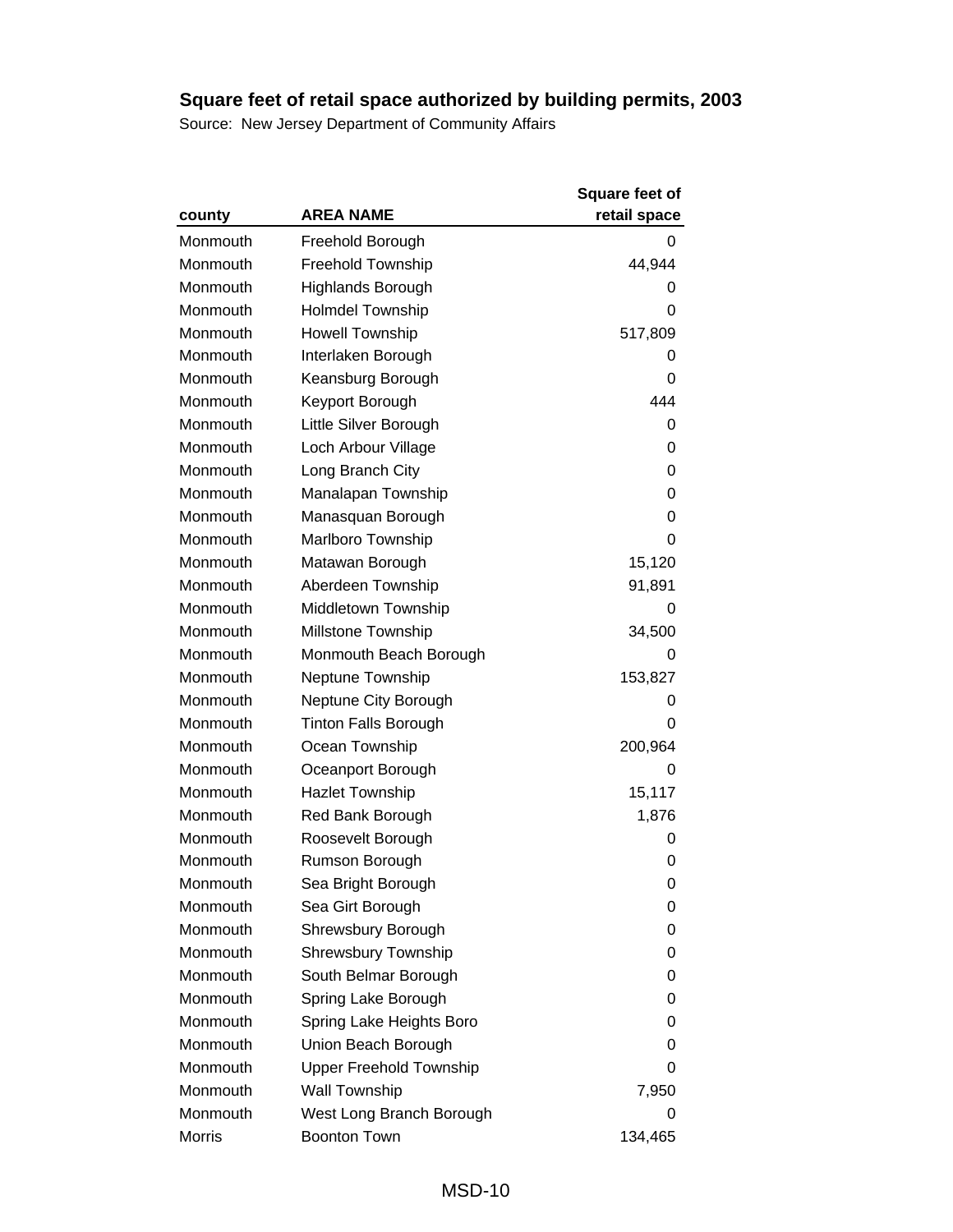|               |                            | <b>Square feet of</b> |
|---------------|----------------------------|-----------------------|
| county        | <b>AREA NAME</b>           | retail space          |
| <b>Morris</b> | <b>Boonton Township</b>    | 0                     |
| <b>Morris</b> | <b>Butler Borough</b>      | 0                     |
| <b>Morris</b> | Chatham Borough            | 0                     |
| <b>Morris</b> | Chatham Township           | 0                     |
| <b>Morris</b> | <b>Chester Borough</b>     | 0                     |
| <b>Morris</b> | <b>Chester Township</b>    | 0                     |
| <b>Morris</b> | Denville Township          | 0                     |
| <b>Morris</b> | Dover Town                 | 0                     |
| <b>Morris</b> | East Hanover Township      | 0                     |
| <b>Morris</b> | Florham Park Borough       | 0                     |
| <b>Morris</b> | Hanover Township           | 0                     |
| Morris        | <b>Harding Township</b>    | 0                     |
| <b>Morris</b> | Jefferson Township         | 28,005                |
| <b>Morris</b> | Kinnelon Borough           | 0                     |
| <b>Morris</b> | Lincoln Park Borough       | 0                     |
| <b>Morris</b> | Madison Borough            | 0                     |
| <b>Morris</b> | Mendham Borough            | 0                     |
| <b>Morris</b> | Mendham Township           | 0                     |
| <b>Morris</b> | Mine Hill Township         | 0                     |
| <b>Morris</b> | Montville Township         | 0                     |
| <b>Morris</b> | Morris Township            | 0                     |
| <b>Morris</b> | Morris Plains Borough      | 0                     |
| <b>Morris</b> | Morristown Town            | 0                     |
| <b>Morris</b> | Mountain Lakes Borough     | 0                     |
| Morris        | Mount Arlington Borough    | 0                     |
| <b>Morris</b> | Mount Olive Township       | 57,666                |
| <b>Morris</b> | Netcong Borough            | 0                     |
| <b>Morris</b> | Parsippany-Troy Hills Twp  | 3,306                 |
| Morris        | Long Hill Township         | 0                     |
| Morris        | Pequannock Township        | 0                     |
| <b>Morris</b> | Randolph Township          | 0                     |
| <b>Morris</b> | Riverdale Borough          | 0                     |
| <b>Morris</b> | Rockaway Borough           | 0                     |
| <b>Morris</b> | Rockaway Township          | 187,680               |
| <b>Morris</b> | Roxbury Township           | 1,200                 |
| Morris        | Victory Gardens Borough    | 0                     |
| <b>Morris</b> | <b>Washington Township</b> | 0                     |
| <b>Morris</b> | <b>Wharton Borough</b>     | 0                     |
| Ocean         | Barnegat Light Borough     | 0                     |
| Ocean         | Bay Head Borough           | 0                     |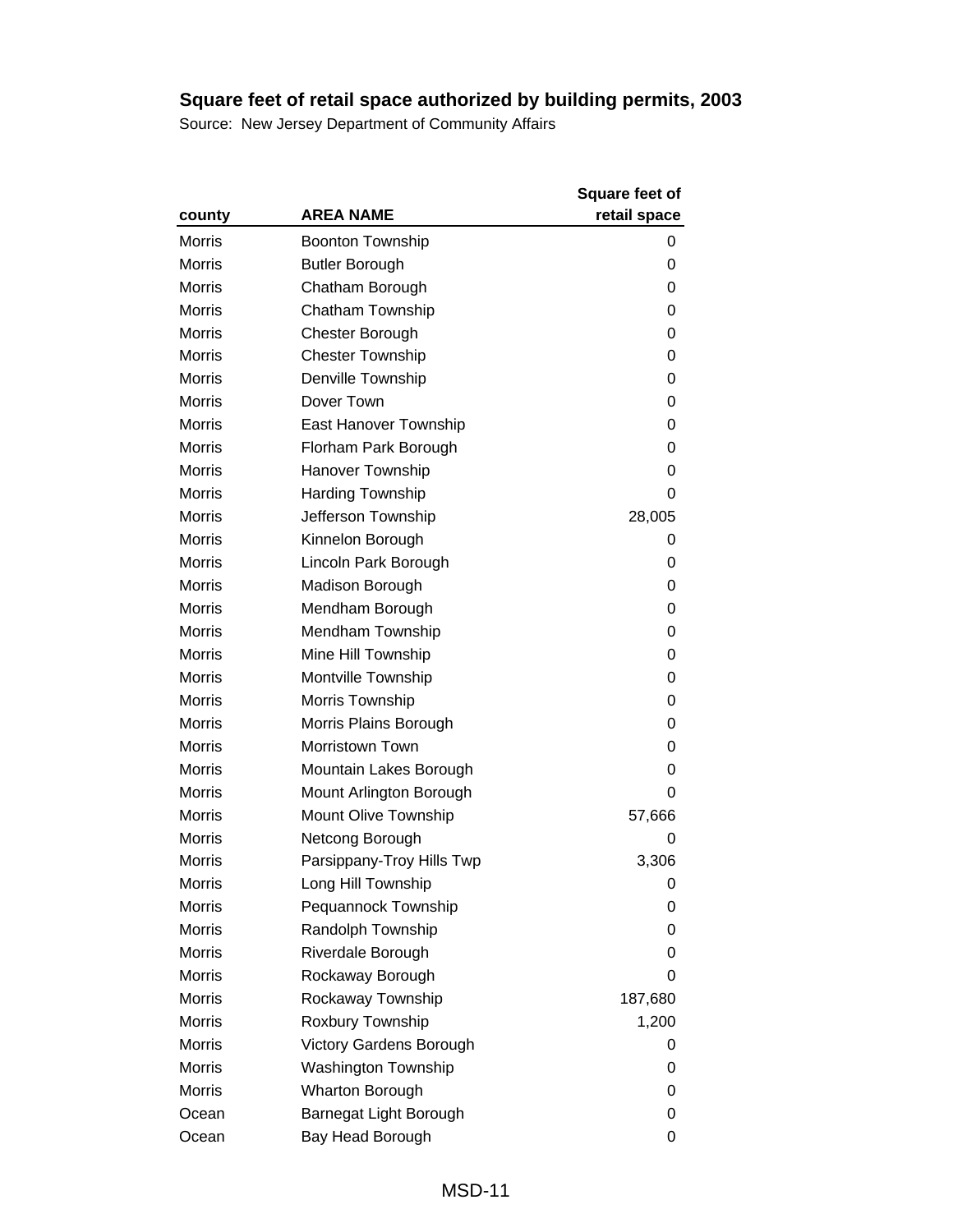|         |                               | <b>Square feet of</b> |
|---------|-------------------------------|-----------------------|
| county  | <b>AREA NAME</b>              | retail space          |
| Ocean   | Beach Haven Borough           | 0                     |
| Ocean   | Beachwood Borough             | 0                     |
| Ocean   | <b>Berkeley Township</b>      | 6,800                 |
| Ocean   | <b>Brick Township</b>         | 14,000                |
| Ocean   | Dover Township                | 27,280                |
| Ocean   | Eagleswood Township           | 0                     |
| Ocean   | Harvey Cedars Borough         | 0                     |
| Ocean   | <b>Island Heights Borough</b> | 0                     |
| Ocean   | Jackson Township              | 12,100                |
| Ocean   | Lacey Township                | 22,807                |
| Ocean   | Lakehurst Borough             | 760                   |
| Ocean   | Lakewood Township             | 0                     |
| Ocean   | Lavallette Borough            | 8,559                 |
| Ocean   | Little Egg Harbor Township    | 0                     |
| Ocean   | Long Beach Township           | 0                     |
| Ocean   | <b>Manchester Township</b>    | 0                     |
| Ocean   | <b>Mantoloking Borough</b>    | 0                     |
| Ocean   | Ocean Township                | 0                     |
| Ocean   | Ocean Gate Borough            | 0                     |
| Ocean   | Pine Beach Borough            | 0                     |
| Ocean   | <b>Plumsted Township</b>      | 0                     |
| Ocean   | Point Pleasant Borough        | 690                   |
| Ocean   | Point Pleasant Beach Boro     | 0                     |
| Ocean   | Seaside Heights Borough       | 0                     |
| Ocean   | Seaside Park Borough          | 0                     |
| Ocean   | Ship Bottom Borough           | 0                     |
| Ocean   | South Toms River Borough      | 0                     |
| Ocean   | <b>Stafford Township</b>      | 0                     |
| Ocean   | Surf City Borough             | 0                     |
| Ocean   | <b>Tuckerton Borough</b>      | 0                     |
| Ocean   | <b>Barnegat Township</b>      | 0                     |
| Passaic | Bloomingdale Borough          | 1,800                 |
| Passaic | <b>Clifton City</b>           | 56,452                |
| Passaic | Haledon Borough               | 0                     |
| Passaic | Hawthorne Borough             | 0                     |
| Passaic | Little Falls Township         | 320                   |
| Passaic | North Haledon Borough         | 0                     |
| Passaic | Passaic City                  | 13,706                |
| Passaic | <b>Paterson City</b>          | 0                     |
| Passaic | Pompton Lakes Borough         | 0                     |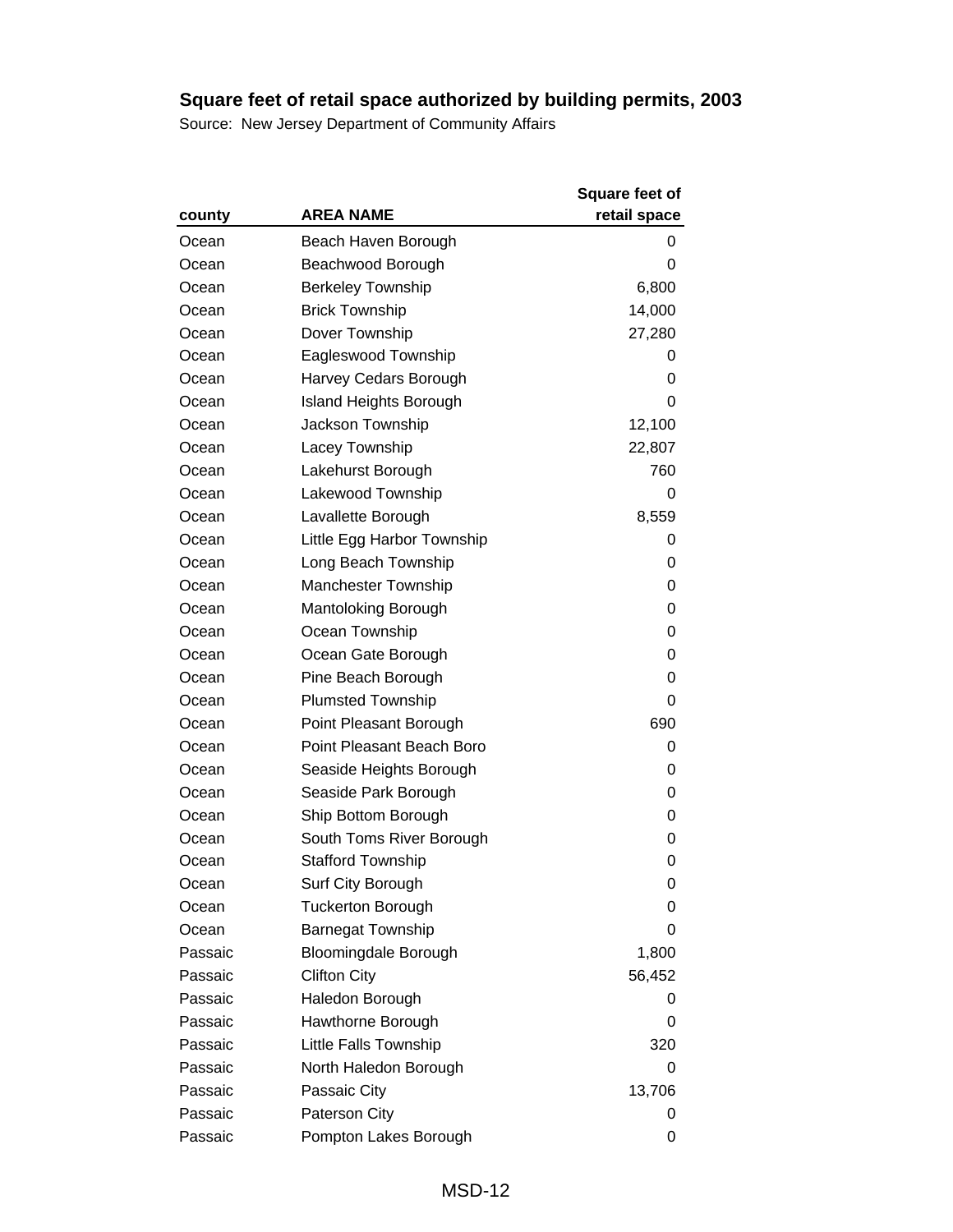|          |                                  | <b>Square feet of</b> |
|----------|----------------------------------|-----------------------|
| county   | <b>AREA NAME</b>                 | retail space          |
| Passaic  | <b>Prospect Park Borough</b>     | 0                     |
| Passaic  | Ringwood Borough                 | 0                     |
| Passaic  | <b>Totowa Borough</b>            | 0                     |
| Passaic  | Wanaque Borough                  | 0                     |
| Passaic  | <b>Wayne Township</b>            | 56,500                |
| Passaic  | <b>West Milford Township</b>     | 0                     |
| Passaic  | West Paterson Borough            | 10,576                |
| Salem    | <b>Alloway Township</b>          | 0                     |
| Salem    | Elmer Borough                    | 0                     |
| Salem    | Elsinboro Township               | 0                     |
| Salem    | Lower Alloways Creek Twp         | 0                     |
| Salem    | <b>Mannington Township</b>       | 0                     |
| Salem    | <b>Oldmans Township</b>          | 0                     |
| Salem    | Penns Grove Borough              | 0                     |
| Salem    | Pennsville Township              | 0                     |
| Salem    | Pilesgrove Township              | 0                     |
| Salem    | Pittsgrove Township              | 0                     |
| Salem    | <b>Quinton Township</b>          | 0                     |
| Salem    | Salem City                       | 0                     |
| Salem    | <b>Carneys Point Township</b>    | 0                     |
| Salem    | <b>Upper Pittsgrove Township</b> | 0                     |
| Salem    | Woodstown Borough                | 1,440                 |
| Somerset | <b>Bedminster Township</b>       | 0                     |
| Somerset | <b>Bernards Township</b>         | 0                     |
| Somerset | Bernardsville Borough            | 0                     |
| Somerset | Bound Brook Borough              | 0                     |
| Somerset | <b>Branchburg Township</b>       | 0                     |
| Somerset | <b>Bridgewater Township</b>      | 12,891                |
| Somerset | Far Hills Borough                | 0                     |
| Somerset | <b>Franklin Township</b>         | 6,335                 |
| Somerset | Green Brook Township             | 0                     |
| Somerset | Hillsborough Township            | 10,954                |
| Somerset | Manville Borough                 | 0                     |
| Somerset | Millstone Borough                | 0                     |
| Somerset | Montgomery Township              | 0                     |
| Somerset | North Plainfield Borough         | 0                     |
| Somerset | Peapack-Gladstone Boro           | 0                     |
| Somerset | Raritan Borough                  | 0                     |
| Somerset | Rocky Hill Borough               | 0                     |
| Somerset | Somerville Borough               | 0                     |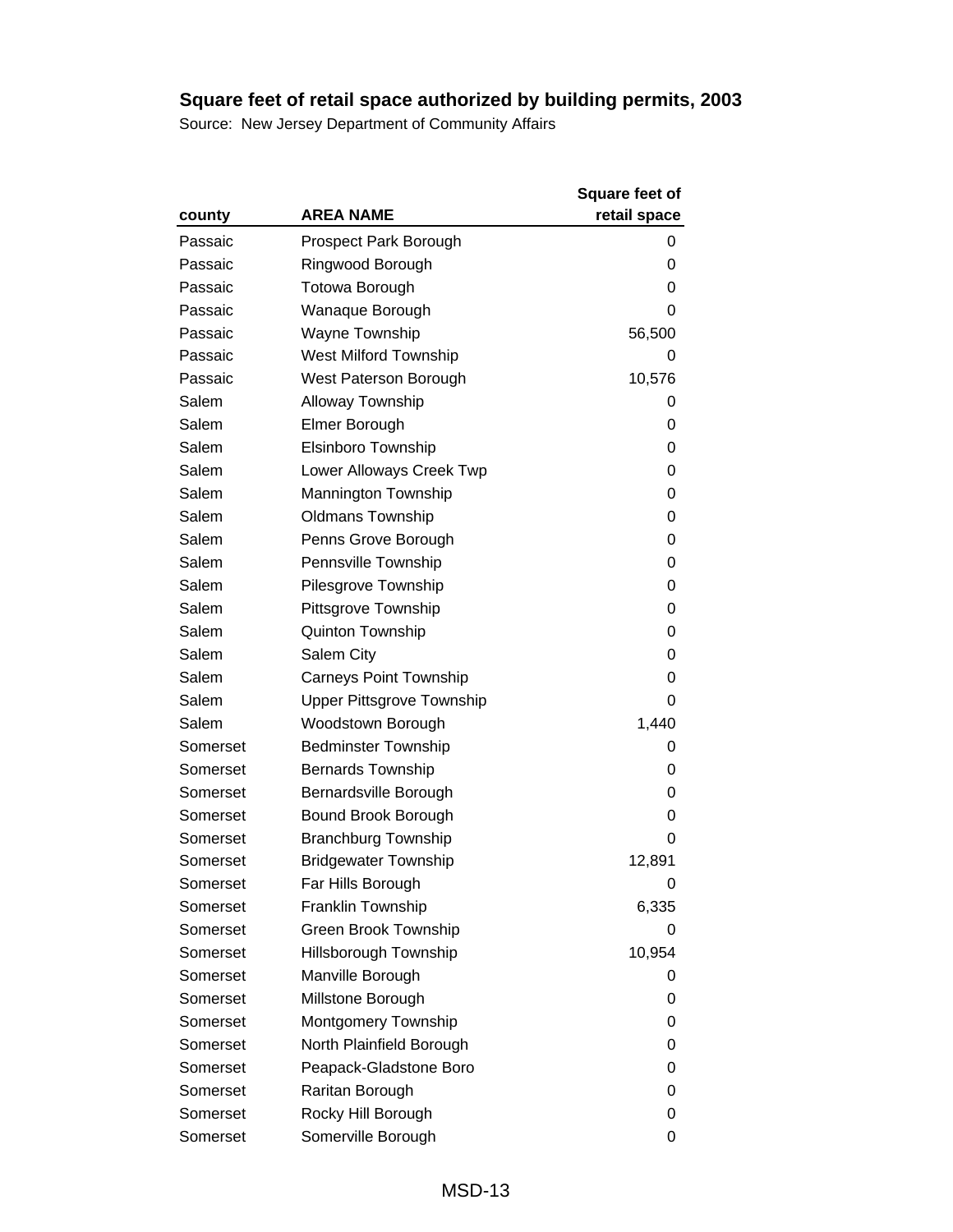|               |                                  | <b>Square feet of</b> |
|---------------|----------------------------------|-----------------------|
| county        | <b>AREA NAME</b>                 | retail space          |
| Somerset      | South Bound Brook Boro           | 0                     |
| Somerset      | <b>Warren Township</b>           | 0                     |
| Somerset      | Watchung Borough                 | 132,403               |
| Sussex        | Andover Borough                  |                       |
| Sussex        | Andover Township                 | 480                   |
| Sussex        | <b>Branchville Borough</b>       | 0                     |
| Sussex        | <b>Byram Township</b>            | 0                     |
| Sussex        | <b>Frankford Township</b>        | 0                     |
| Sussex        | Franklin Borough                 | 6,100                 |
| Sussex        | Fredon Township                  | 0                     |
| Sussex        | Green Township                   | 0                     |
| Sussex        | Hamburg Borough                  | 0                     |
| Sussex        | Hampton Township                 | 0                     |
| Sussex        | <b>Hardyston Township</b>        | 0                     |
| Sussex        | Hopatcong Borough                | 0                     |
| Sussex        | Lafayette Township               | 30,000                |
| Sussex        | Montague Township                | 0                     |
| Sussex        | Newton Town                      | 0                     |
| Sussex        | Ogdensburg Borough               | 0                     |
| Sussex        | Sandyston Township               | 0                     |
| Sussex        | Sparta Township                  | 0                     |
| Sussex        | Stanhope Borough                 | 0                     |
| Sussex        | <b>Stillwater Township</b>       | 0                     |
| Sussex        | Sussex Borough                   | 0                     |
| Sussex        | Vernon Township                  | 3,904                 |
| Sussex        | <b>Walpack Township</b>          | 0                     |
| <b>Sussex</b> | <b>Wantage Township</b>          | 3,600                 |
| Union         | <b>Berkeley Heights Township</b> | 8,144                 |
| Union         | <b>Clark Township</b>            | 52,812                |
| Union         | Cranford Township                | 0                     |
| Union         | Elizabeth City                   | 0                     |
| Union         | Fanwood Borough                  | 0                     |
| Union         | Garwood Borough                  | 0                     |
| Union         | Hillside Township                | 0                     |
| Union         | Kenilworth Borough               | 0                     |
| Union         | <b>Linden City</b>               | 2,890                 |
| Union         | Mountainside Borough             | 0                     |
| Union         | New Providence Borough           | 3,756                 |
| Union         | <b>Plainfield City</b>           | 0                     |
| Union         | <b>Rahway City</b>               | 0                     |